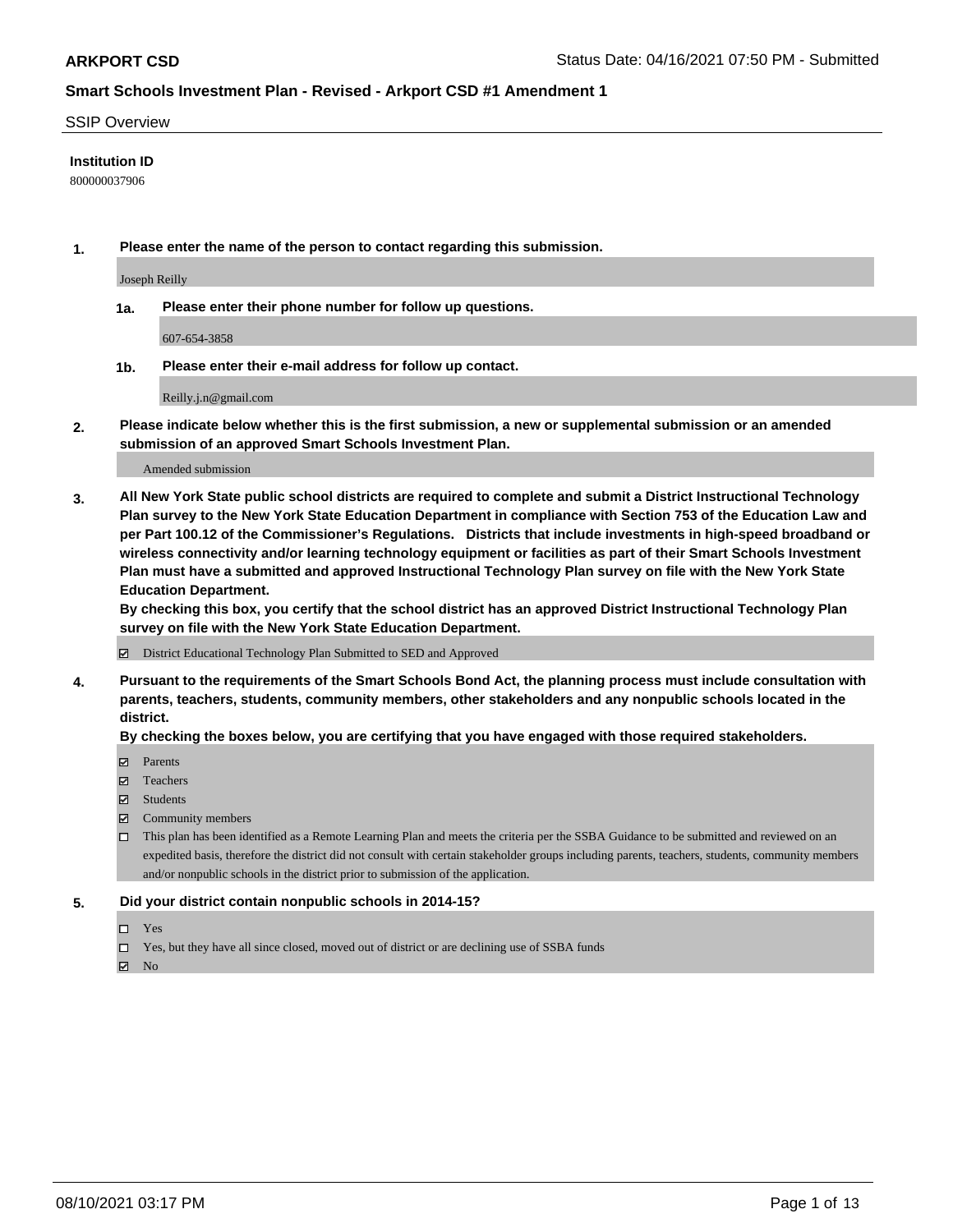### SSIP Overview

**6. Certify that the following required steps have taken place by checking the boxes below:**

- The district developed and the school board approved a preliminary Smart Schools Investment Plan.
- The preliminary plan was posted on the district website for at least 30 days. The district included an address to which any written comments on the plan should be sent.
- $\boxtimes$  The school board conducted a hearing that enabled stakeholders to respond to the preliminary plan. This hearing may have occured as part of a normal Board meeting, but adequate notice of the event must have been provided through local media and the district website for at least two weeks prior to the meeting.
- The district prepared a final plan for school board approval and such plan has been approved by the school board.
- $\boxtimes$  The final proposed plan that has been submitted has been posted on the district's website.
- This Plan has been identified as a Remote Learning Plan and meets the criteria per the SSBA Guidance to be submitted and reviewed on an expedited basis, therefore this plan has not met certain stakeholder engagement requirements including, consulting with nonpublic schools in advance of plan submission, having the school board conduct a hearing on the plan and/or posting the plan to the district website for a minimum of 30 days. This district will post the Remote Learning Plan to the district's website upon submission of the application.
- **6a. Please upload the proposed Smart Schools Investment Plan (SSIP) that was posted on the district's website, along with any supporting materials. Note that this should be different than your recently submitted Educational Technology Survey. The Final SSIP, as approved by the School Board, should also be posted on the website and remain there during the course of the projects contained therein.**

Arkport Central School District.pdf

**6b. Enter the webpage address where the final Smart Schools Investment Plan is posted. The Plan should remain posted for the life of the included projects.**

http://arkportcsdny.apptegy.us/o/arkportcsd/page/smart-bond-project

**7. Please enter an estimate of the total number of students and staff that will benefit from this Smart Schools Investment Plan based on the cumulative projects submitted to date.**

600

**8. An LEA/School District may partner with one or more other LEA/School Districts to form a consortium to pool Smart Schools Bond Act funds for a project that meets all other Smart School Bond Act requirements. Each school district participating in the consortium will need to file an approved Smart Schools Investment Plan for the project and submit a signed Memorandum of Understanding that sets forth the details of the consortium including the roles of each respective district.**

 $\Box$  The district plans to participate in a consortium to partner with other school district(s) to implement a Smart Schools project.

**9. Please enter the name and 6-digit SED Code for each LEA/School District participating in the Consortium.**

| <b>Partner LEA/District</b> | <b>ISED BEDS Code</b> |
|-----------------------------|-----------------------|
| (No Response)               | (No Response)         |

**10. Please upload a signed Memorandum of Understanding with all of the participating Consortium partners.**

(No Response)

**11. Your district's Smart Schools Bond Act Allocation is:**

\$570,028

**12. Final 2014-15 BEDS Enrollment to calculate Nonpublic Sharing Requirement**

|            | <b>Public Enrollment</b> | l Nonpublic Enrollment | Total Enrollment | I Nonpublic Percentage |
|------------|--------------------------|------------------------|------------------|------------------------|
| Enrollment | 452                      |                        | 452.00           | 0.00                   |

**13. This table compares each category budget total, as entered in that category's page, to the total expenditures listed in the category's expenditure table. Any discrepancies between the two must be resolved before submission.**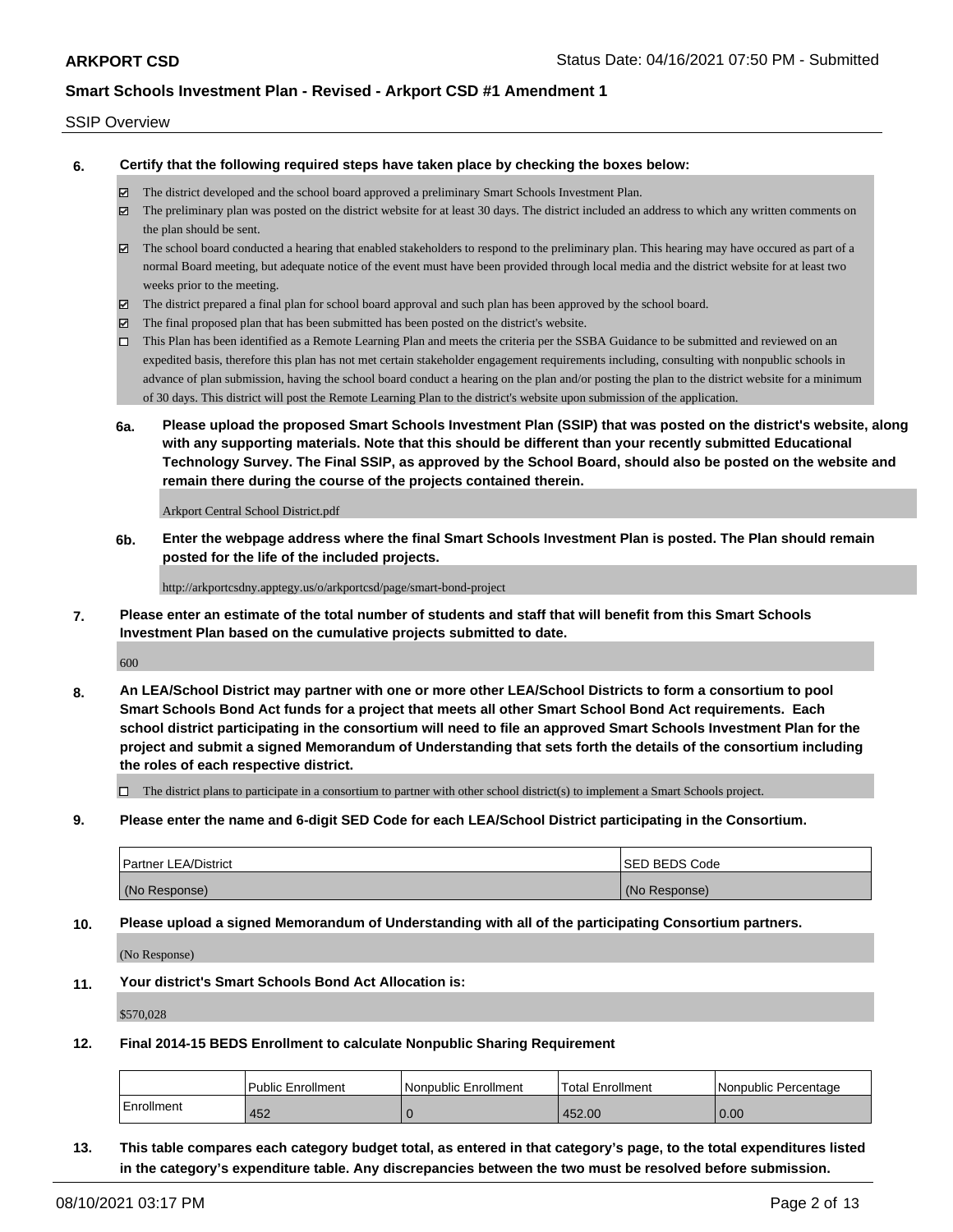# SSIP Overview

|                                                 | <b>Sub-Allocations</b> | <b>Expenditure Totals</b> | Difference |
|-------------------------------------------------|------------------------|---------------------------|------------|
| <b>School Connectivity</b>                      | 0.00                   | 0.00                      | 0.00       |
| <b>Connectivity Projects for</b><br>Communities | 0.00                   | 0.00                      | 0.00       |
| Classroom Technology                            | 0.00                   | 0.00                      | 0.00       |
| Pre-Kindergarten Classrooms                     | 0.00                   | 0.00                      | 0.00       |
| Replace Transportable<br>Classrooms             | 0.00                   | 0.00                      | 0.00       |
| <b>High-Tech Security Features</b>              | 30,000.00              | 30,000.00                 | 0.00       |
| Nonpublic Loan                                  | 0.00                   | 0.00                      | 0.00       |
| Totals:                                         | 30,000                 | 30,000                    | 0          |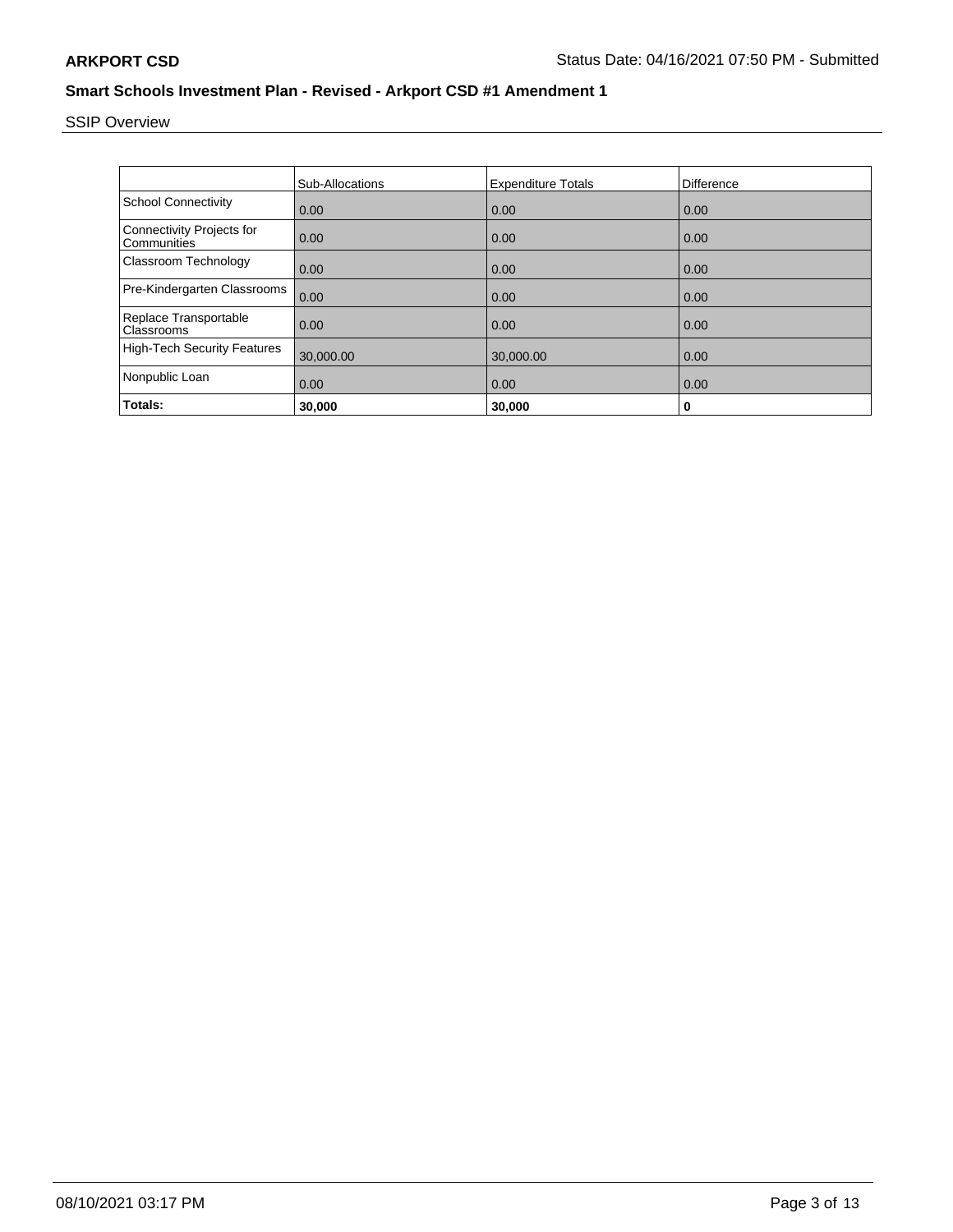School Connectivity

- **1. In order for students and faculty to receive the maximum benefit from the technology made available under the Smart Schools Bond Act, their school buildings must possess sufficient connectivity infrastructure to ensure that devices can be used during the school day. Smart Schools Investment Plans must demonstrate that:**
	- **• sufficient infrastructure that meets the Federal Communications Commission's 100 Mbps per 1,000 students standard currently exists in the buildings where new devices will be deployed, or**
	- **• is a planned use of a portion of Smart Schools Bond Act funds, or**
	- **• is under development through another funding source.**

**Smart Schools Bond Act funds used for technology infrastructure or classroom technology investments must increase the number of school buildings that meet or exceed the minimum speed standard of 100 Mbps per 1,000 students and staff within 12 months. This standard may be met on either a contracted 24/7 firm service or a "burstable" capability. If the standard is met under the burstable criteria, it must be:**

**1. Specifically codified in a service contract with a provider, and**

**2. Guaranteed to be available to all students and devices as needed, particularly during periods of high demand, such as computer-based testing (CBT) periods.**

**Please describe how your district already meets or is planning to meet this standard within 12 months of plan submission.**

(No Response)

**1a. If a district believes that it will be impossible to meet this standard within 12 months, it may apply for a waiver of this requirement, as described on the Smart Schools website. The waiver must be filed and approved by SED prior to submitting this survey.**

 $\Box$  By checking this box, you are certifying that the school district has an approved waiver of this requirement on file with the New York State Education Department.

**2. Connectivity Speed Calculator (Required). If the district currently meets the required speed, enter "Currently Met" in the last box: Expected Date When Required Speed Will be Met.**

|                  | l Number of     | Required Speed | Current Speed in | Expected Speed  | Expected Date                           |
|------------------|-----------------|----------------|------------------|-----------------|-----------------------------------------|
|                  | <b>Students</b> | In Mbps        | l Mbps           | to be Attained  | When Required                           |
|                  |                 |                |                  |                 | l Within 12 Months ISpeed Will be Met l |
| Calculated Speed | (No Response)   | 0.00           | (No Response)    | l (No Response) | l (No Response)                         |

**3. Describe how you intend to use Smart Schools Bond Act funds for high-speed broadband and/or wireless connectivity projects in school buildings.**

(No Response)

**4. Describe the linkage between the district's District Instructional Technology Plan and how the proposed projects will improve teaching and learning. (There should be a link between your response to this question and your responses to Question 1 in Section IV - NYSED Initiatives Alignment: "Explain how the district use of instructional technology will serve as a part of a comprehensive and sustained effort to support rigorous academic standards attainment and performance improvement for students."** 

**Your answer should also align with your answers to the questions in Section II - Strategic Technology Planning and the associated Action Steps in Section III - Action Plan.)**

(No Response)

**5. If the district wishes to have students and staff access the Internet from wireless devices within the school building, or in close proximity to it, it must first ensure that it has a robust Wi-Fi network in place that has sufficient bandwidth to meet user demand.**

**Please describe how you have quantified this demand and how you plan to meet this demand.**

(No Response)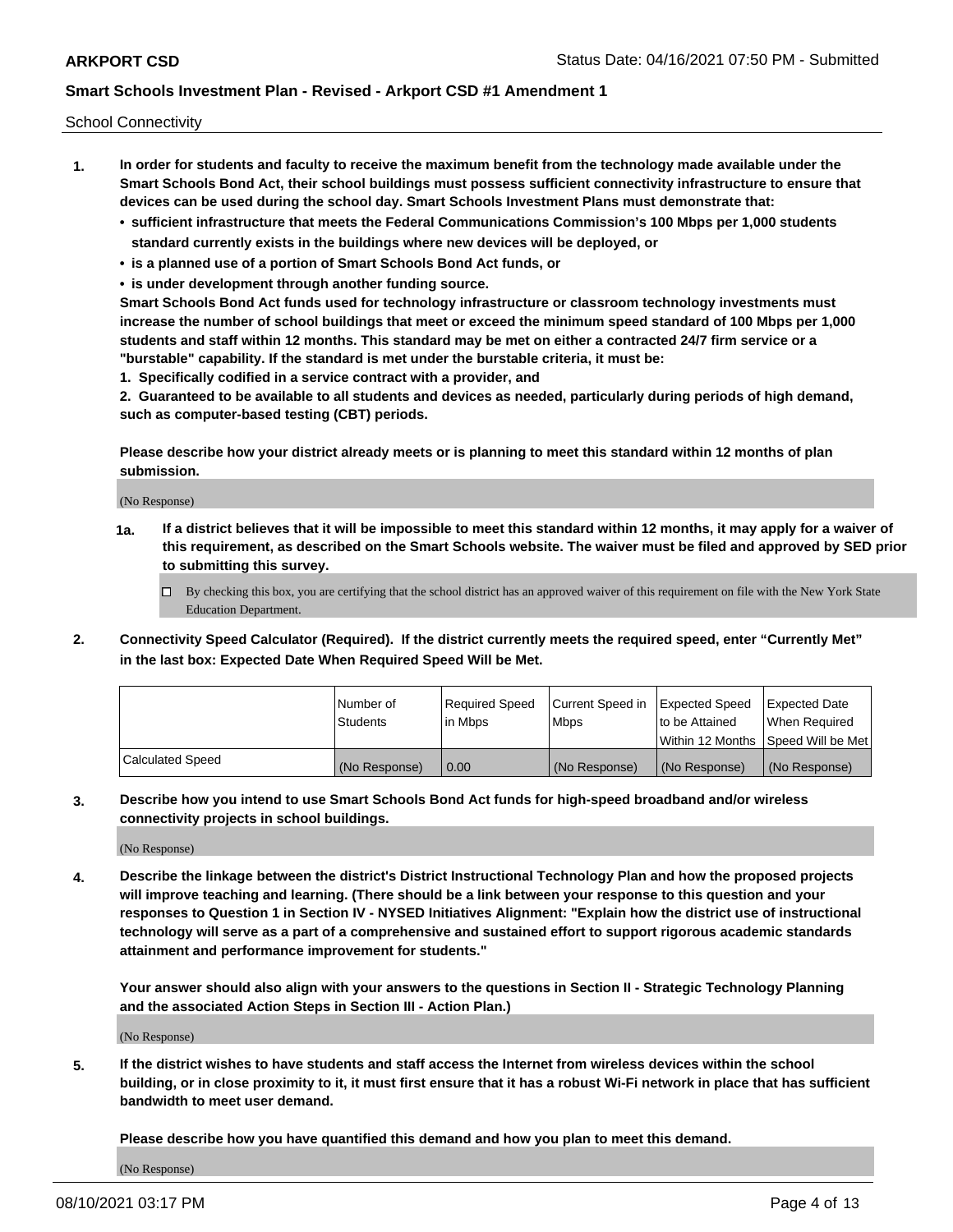School Connectivity

**6. Smart Schools plans with any expenditures in the School Connectivity category require a project number from the Office of Facilities Planning. Districts must submit an SSBA LOI and receive project numbers prior to submitting the SSIP. As indicated on the LOI, some projects may be eligible for a streamlined review and will not require a building permit.**

**Please indicate on a separate row each project number given to you by the Office of Facilities Planning.**

| Project Number |  |
|----------------|--|
| (No Response)  |  |

**7. Certain high-tech security and connectivity infrastructure projects may be eligible for an expedited review process as determined by the Office of Facilities Planning.**

### **Was your project deemed eligible for streamlined review?**

(No Response)

## **8. Include the name and license number of the architect or engineer of record.**

| Name          | License Number |
|---------------|----------------|
| (No Response) | (No Response)  |

### **9. Public Expenditures – Loanable (Counts toward the nonpublic loan calculation)**

| Select the allowable expenditure type.<br>Repeat to add another item under each type. | <b>PUBLIC</b> Items to be<br>l Purchased | Quantity         | l Cost Per Item  | <b>Total Cost</b> |
|---------------------------------------------------------------------------------------|------------------------------------------|------------------|------------------|-------------------|
| (No Response)                                                                         | (No Response)                            | (No<br>Response) | (No<br>Response) | 0.00              |
|                                                                                       |                                          | 0                | 0.00             |                   |

## **10. Public Expenditures – Non-Loanable (Does not count toward nonpublic loan calculation)**

| Select the allowable expenditure<br>type.<br>Repeat to add another item under<br>each type. | <b>PUBLIC</b> Items to be purchased | Quantity      | Cost per Item | <b>Total Cost</b> |
|---------------------------------------------------------------------------------------------|-------------------------------------|---------------|---------------|-------------------|
| (No Response)                                                                               | (No Response)                       | (No Response) | (No Response) | 0.00              |
|                                                                                             |                                     |               | 0.00          |                   |

#### **11. Final 2014-15 BEDS Enrollment to calculate Nonpublic Sharing Requirement (no changes allowed.)**

|            | l Public Enrollment | Nonpublic Enrollment | <b>Total Enrollment</b> | l Nonpublic Percentage |
|------------|---------------------|----------------------|-------------------------|------------------------|
| Enrollment | 452                 |                      | 452.00                  | 0.00                   |

### **12. Total Public Budget - Loanable (Counts toward the nonpublic loan calculation)**

|                                                      | Public Allocations | <b>Estimated Nonpublic Loan</b><br>Amount | Estimated Total Sub-Allocations |
|------------------------------------------------------|--------------------|-------------------------------------------|---------------------------------|
| Network/Access Costs                                 | (No Response)      | 0.00                                      | 0.00                            |
| School Internal Connections and<br><b>Components</b> | (No Response)      | 0.00                                      | 0.00                            |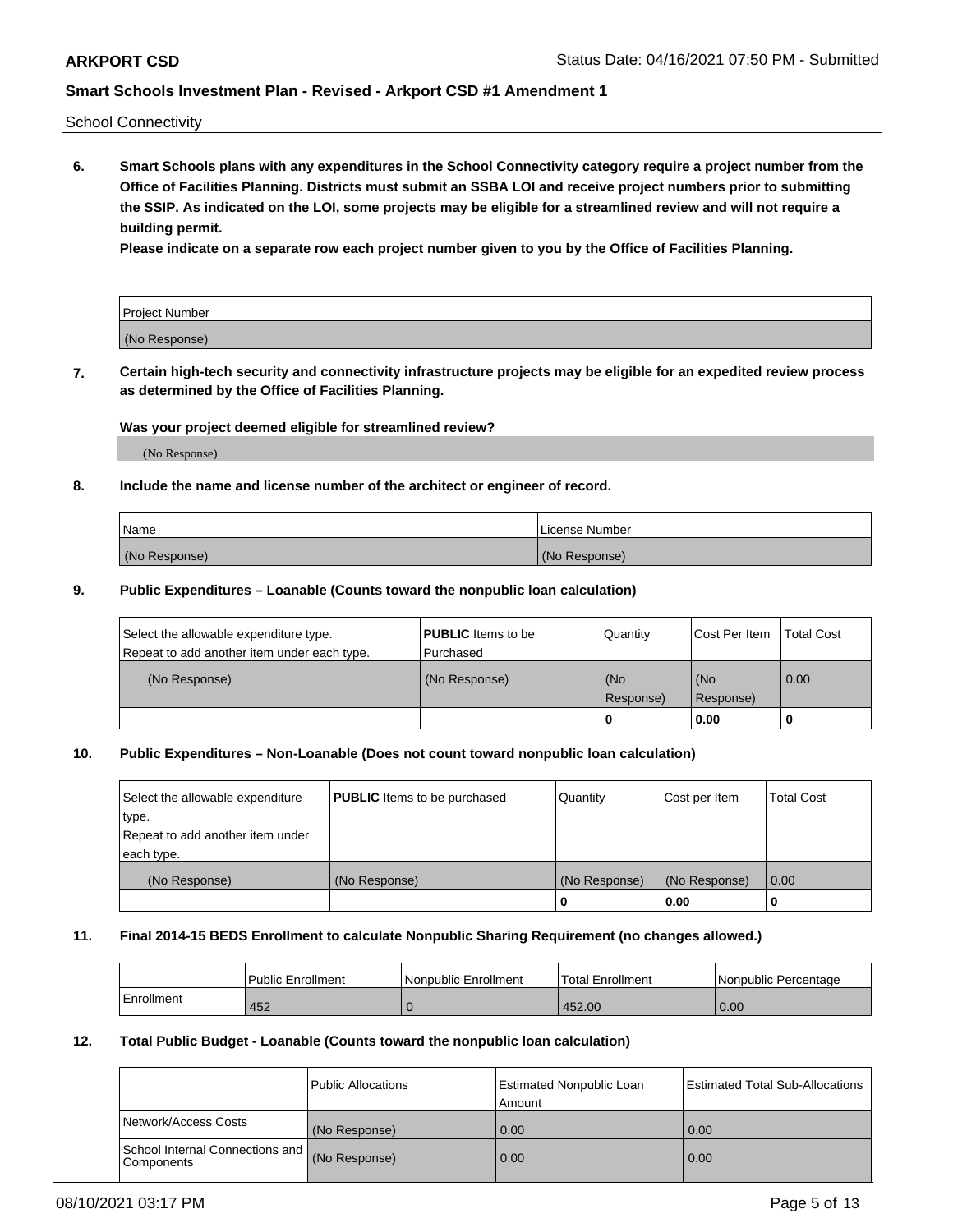School Connectivity

|                | Public Allocations | <b>Estimated Nonpublic Loan</b><br>l Amount | <b>Estimated Total Sub-Allocations</b> |
|----------------|--------------------|---------------------------------------------|----------------------------------------|
| l Other        | (No Response)      | 0.00                                        | 0.00                                   |
| <b>Totals:</b> | 0.00               | 0                                           |                                        |

# **13. Total Public Budget – Non-Loanable (Does not count toward the nonpublic loan calculation)**

|                                                   | Sub-<br>Allocation |
|---------------------------------------------------|--------------------|
|                                                   |                    |
| Network/Access Costs                              | (No Response)      |
| <b>Outside Plant Costs</b>                        | (No Response)      |
| <b>School Internal Connections and Components</b> | (No Response)      |
| Professional Services                             | (No Response)      |
| Testing                                           | (No Response)      |
| <b>Other Upfront Costs</b>                        | (No Response)      |
| <b>Other Costs</b>                                | (No Response)      |
| <b>Totals:</b>                                    | 0.00               |

# **14. School Connectivity Totals**

|                          | Total Sub-Allocations |
|--------------------------|-----------------------|
| Total Loanable Items     | 0.00                  |
| Total Non-Ioanable Items | 0.00                  |
| Totals:                  |                       |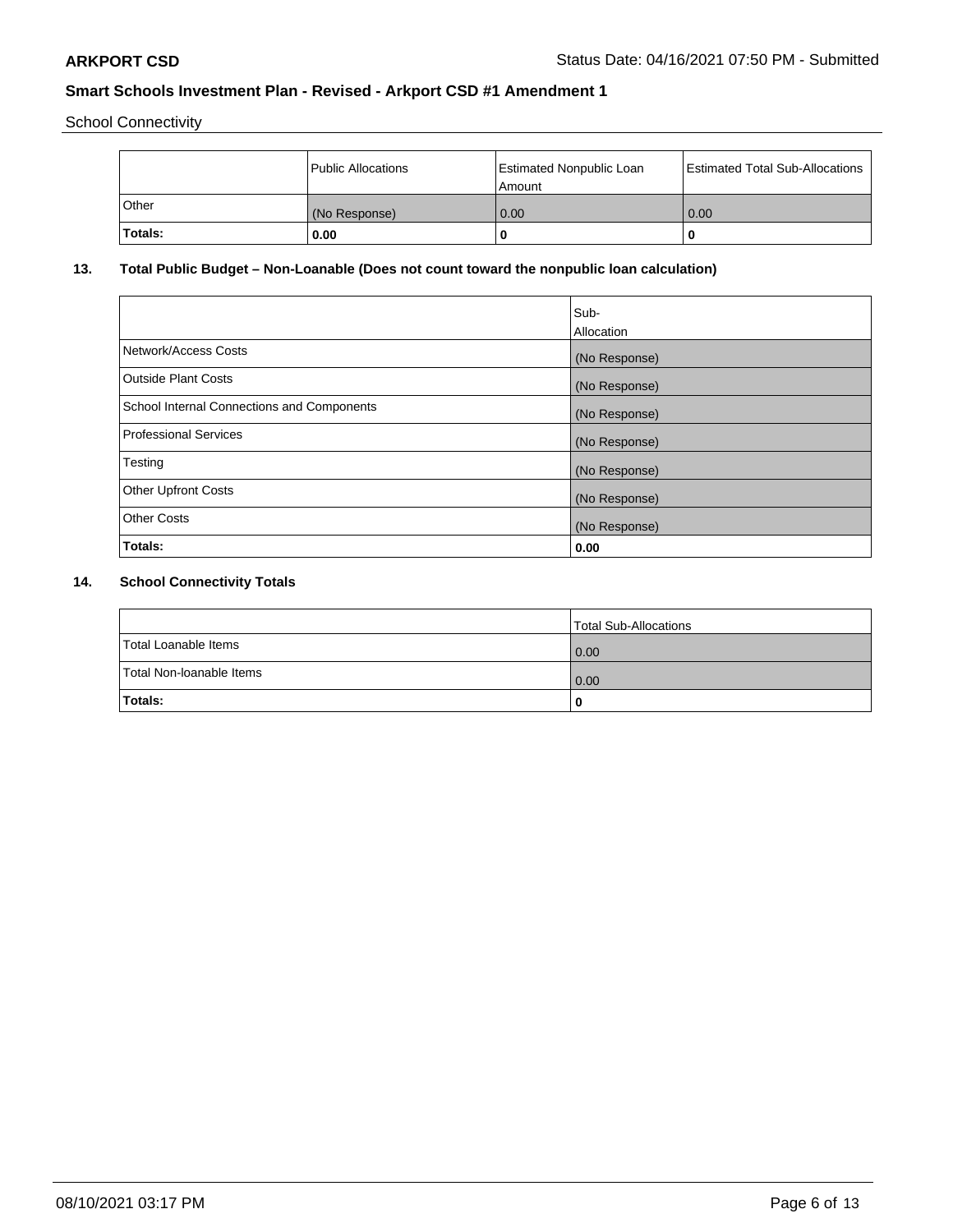Community Connectivity (Broadband and Wireless)

**1. Describe how you intend to use Smart Schools Bond Act funds for high-speed broadband and/or wireless connectivity projects in the community.**

(No Response)

**2. Please describe how the proposed project(s) will promote student achievement and increase student and/or staff access to the Internet in a manner that enhances student learning and/or instruction outside of the school day and/or school building.**

(No Response)

**3. Community connectivity projects must comply with all the necessary local building codes and regulations (building and related permits are not required prior to plan submission).**

 $\Box$  I certify that we will comply with all the necessary local building codes and regulations.

**4. Please describe the physical location of the proposed investment.**

(No Response)

**5. Please provide the initial list of partners participating in the Community Connectivity Broadband Project, along with their Federal Tax Identification (Employer Identification) number.**

| <b>Project Partners</b> | l Federal ID # |
|-------------------------|----------------|
| (No Response)           | (No Response)  |

**6. Please detail the type, quantity, per unit cost and total cost of the eligible items under each sub-category.**

| Select the allowable expenditure | Item to be purchased | Quantity      | Cost per Item | <b>Total Cost</b> |
|----------------------------------|----------------------|---------------|---------------|-------------------|
| type.                            |                      |               |               |                   |
| Repeat to add another item under |                      |               |               |                   |
| each type.                       |                      |               |               |                   |
| (No Response)                    | (No Response)        | (No Response) | (No Response) | 0.00              |
|                                  |                      | o             | 0.00          |                   |

**7. If you are submitting an allocation for Community Connectivity, complete this table.**

**Note that the calculated Total at the bottom of the table must equal the Total allocation for this category that you entered in the SSIP Overview overall budget.**

|                                    | Sub-Allocation |
|------------------------------------|----------------|
| Network/Access Costs               | (No Response)  |
| Outside Plant Costs                | (No Response)  |
| <b>Tower Costs</b>                 | (No Response)  |
| <b>Customer Premises Equipment</b> | (No Response)  |
| <b>Professional Services</b>       | (No Response)  |
| Testing                            | (No Response)  |
| <b>Other Upfront Costs</b>         | (No Response)  |
| <b>Other Costs</b>                 | (No Response)  |
| Totals:                            | 0.00           |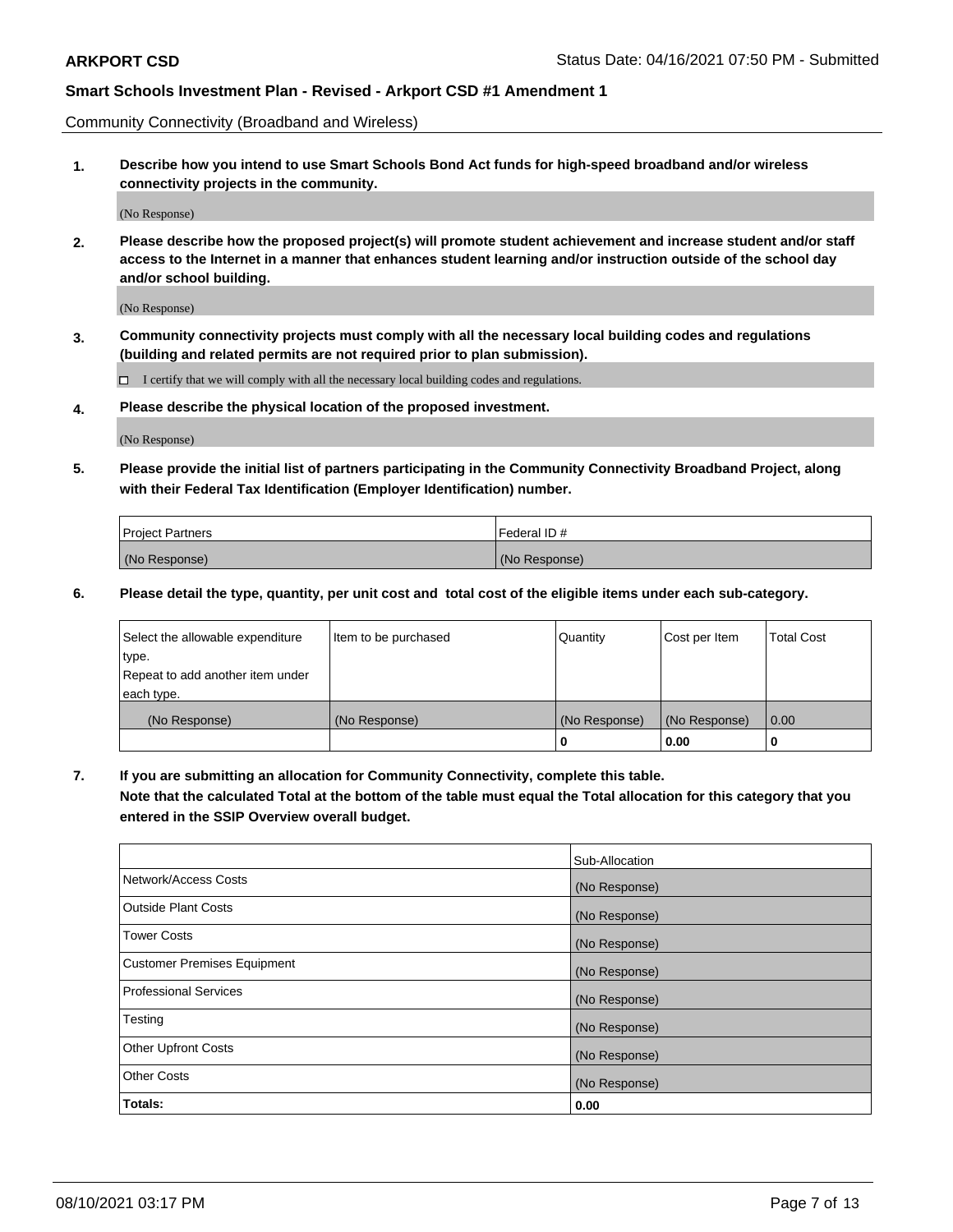## Classroom Learning Technology

**1. In order for students and faculty to receive the maximum benefit from the technology made available under the Smart Schools Bond Act, their school buildings must possess sufficient connectivity infrastructure to ensure that devices can be used during the school day. Smart Schools Investment Plans must demonstrate that sufficient infrastructure that meets the Federal Communications Commission's 100 Mbps per 1,000 students standard currently exists in the buildings where new devices will be deployed, or is a planned use of a portion of Smart Schools Bond Act funds, or is under development through another funding source. Smart Schools Bond Act funds used for technology infrastructure or classroom technology investments must increase the number of school buildings that meet or exceed the minimum speed standard of 100 Mbps per 1,000 students and staff within 12 months. This standard may be met on either a contracted 24/7 firm service or a "burstable" capability. If the standard is met under the burstable criteria, it must be:**

**1. Specifically codified in a service contract with a provider, and**

**2. Guaranteed to be available to all students and devices as needed, particularly during periods of high demand, such as computer-based testing (CBT) periods.**

**Please describe how your district already meets or is planning to meet this standard within 12 months of plan submission.**

(No Response)

- **1a. If a district believes that it will be impossible to meet this standard within 12 months, it may apply for a waiver of this requirement, as described on the Smart Schools website. The waiver must be filed and approved by SED prior to submitting this survey.**
	- By checking this box, you are certifying that the school district has an approved waiver of this requirement on file with the New York State Education Department.
- **2. Connectivity Speed Calculator (Required). If the district currently meets the required speed, enter "Currently Met" in the last box: Expected Date When Required Speed Will be Met.**

|                  | l Number of     | Required Speed | Current Speed in | <b>Expected Speed</b> | <b>Expected Date</b>                |
|------------------|-----------------|----------------|------------------|-----------------------|-------------------------------------|
|                  | <b>Students</b> | l in Mbps      | l Mbps           | to be Attained        | When Required                       |
|                  |                 |                |                  |                       | Within 12 Months  Speed Will be Met |
| Calculated Speed | (No Response)   | 0.00           | (No Response)    | l (No Response)       | (No Response)                       |

**3. If the district wishes to have students and staff access the Internet from wireless devices within the school building, or in close proximity to it, it must first ensure that it has a robust Wi-Fi network in place that has sufficient bandwidth to meet user demand.**

**Please describe how you have quantified this demand and how you plan to meet this demand.**

(No Response)

**4. All New York State public school districts are required to complete and submit an Instructional Technology Plan survey to the New York State Education Department in compliance with Section 753 of the Education Law and per Part 100.12 of the Commissioner's Regulations.**

**Districts that include educational technology purchases as part of their Smart Schools Investment Plan must have a submitted and approved Instructional Technology Plan survey on file with the New York State Education Department.**

- By checking this box, you are certifying that the school district has an approved Instructional Technology Plan survey on file with the New York State Education Department.
- **5. Describe the devices you intend to purchase and their compatibility with existing or planned platforms or systems. Specifically address the adequacy of each facility's electrical, HVAC and other infrastructure necessary to install and support the operation of the planned technology.**

(No Response)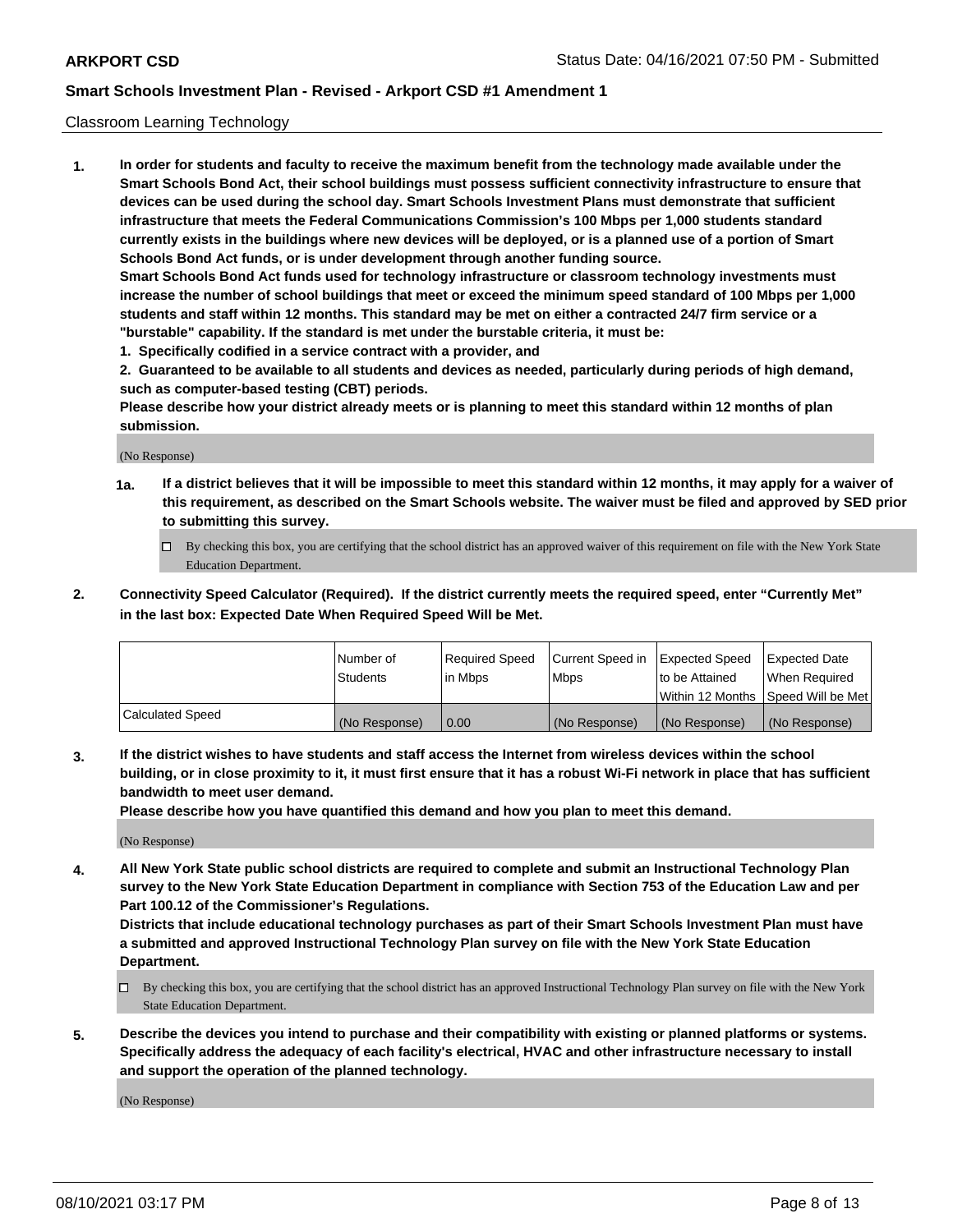## Classroom Learning Technology

- **6. Describe how the proposed technology purchases will:**
	- **> enhance differentiated instruction;**
	- **> expand student learning inside and outside the classroom;**
	- **> benefit students with disabilities and English language learners; and**
	- **> contribute to the reduction of other learning gaps that have been identified within the district.**

**The expectation is that districts will place a priority on addressing the needs of students who struggle to succeed in a rigorous curriculum. Responses in this section should specifically address this concern and align with the district's Instructional Technology Plan (in particular Question 2 of E. Curriculum and Instruction: "Does the district's instructional technology plan address the needs of students with disabilities to ensure equitable access to instruction, materials and assessments?" and Question 3 of the same section: "Does the district's instructional technology plan address the provision of assistive technology specifically for students with disabilities to ensure access to and participation in the general curriculum?")**

**In addition, describe how the district ensures equitable access to instruction, materials and assessments and participation in the general curriculum for both SWD and English Language Learners/Multilingual Learners (ELL/MLL) students.**

**Please note: If this plan has been identified as a Remote Learning Plan to be submitted and reviewed on an expedited basis, the district should explain how this plan will facilitate remote and hybrid learning, in lieu of responding to the question above.**

(No Response)

**7. Where appropriate, describe how the proposed technology purchases will enhance ongoing communication with parents and other stakeholders and help the district facilitate technology-based regional partnerships, including distance learning and other efforts.**

(No Response)

**8. Describe the district's plan to provide professional development to ensure that administrators, teachers and staff can employ the technology purchased to enhance instruction successfully.**

**Note: This response should be aligned and expanded upon in accordance with your district's response to Question 1 of F. Professional Development of your Instructional Technology Plan: "Please provide a summary of professional development offered to teachers and staff, for the time period covered by this plan, to support technology to enhance teaching and learning. Please include topics, audience and method of delivery within your summary."**

**Please note: If this plan has been identified as a Remote Learning Plan to be submitted and reviewed on an expedited basis, the district should provide a statement confirming that the district has provided or will provide professional development on these devices to its staff, in lieu of responding to the question above.**

(No Response)

- **9. Districts must contact one of the SUNY/CUNY teacher preparation programs listed on the document on the left side of the page that supplies the largest number of the district's new teachers to request advice on innovative uses and best practices at the intersection of pedagogy and educational technology.**
	- $\Box$  By checking this box, you certify that you have contacted the SUNY/CUNY teacher preparation program that supplies the largest number of your new teachers to request advice on these issues.

### **9a. Please enter the name of the SUNY or CUNY Institution that you contacted.**

(No Response)

**9b. Enter the primary Institution phone number.**

(No Response)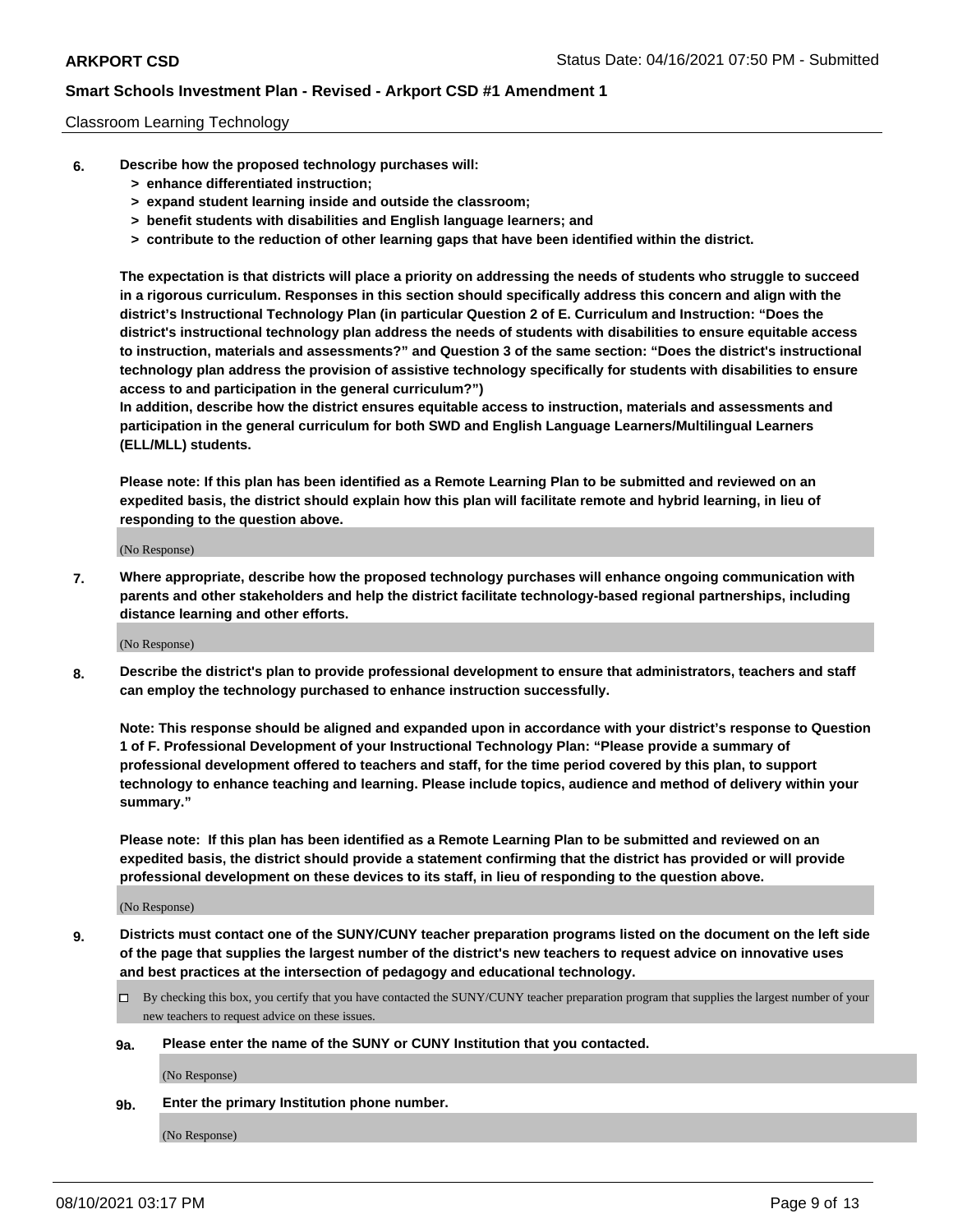Classroom Learning Technology

**9c. Enter the name of the contact person with whom you consulted and/or will be collaborating with on innovative uses of technology and best practices.**

(No Response)

**10. To ensure the sustainability of technology purchases made with Smart Schools funds, districts must demonstrate a long-term plan to maintain and replace technology purchases supported by Smart Schools Bond Act funds. This sustainability plan shall demonstrate a district's capacity to support recurring costs of use that are ineligible for Smart Schools Bond Act funding such as device maintenance, technical support, Internet and wireless fees, maintenance of hotspots, staff professional development, building maintenance and the replacement of incidental items. Further, such a sustainability plan shall include a long-term plan for the replacement of purchased devices and equipment at the end of their useful life with other funding sources.**

 $\square$  By checking this box, you certify that the district has a sustainability plan as described above.

**11. Districts must ensure that devices purchased with Smart Schools Bond funds will be distributed, prepared for use, maintained and supported appropriately. Districts must maintain detailed device inventories in accordance with generally accepted accounting principles.**

By checking this box, you certify that the district has a distribution and inventory management plan and system in place.

**12. Please detail the type, quantity, per unit cost and total cost of the eligible items under each sub-category.**

| Select the allowable expenditure | Item to be Purchased | Quantity      | Cost per Item | <b>Total Cost</b> |
|----------------------------------|----------------------|---------------|---------------|-------------------|
| type.                            |                      |               |               |                   |
| Repeat to add another item under |                      |               |               |                   |
| each type.                       |                      |               |               |                   |
| (No Response)                    | (No Response)        | (No Response) | (No Response) | $\overline{0.00}$ |
|                                  |                      |               | 0.00          |                   |

## **13. Final 2014-15 BEDS Enrollment to calculate Nonpublic Sharing Requirement (no changes allowed.)**

|                   | l Public Enrollment | Nonpublic Enrollment | <b>Total Enrollment</b> | <i>Nonpublic</i><br>Percentage |
|-------------------|---------------------|----------------------|-------------------------|--------------------------------|
| <b>Enrollment</b> | 452                 |                      | 452.00                  | 0.00                           |

### **14. If you are submitting an allocation for Classroom Learning Technology complete this table.**

|                          | Public School Sub-Allocation | <b>Estimated Nonpublic Loan</b><br>Amount | <b>Estimated Total Public and</b><br>Nonpublic Sub-Allocation |
|--------------------------|------------------------------|-------------------------------------------|---------------------------------------------------------------|
|                          |                              | (Based on Percentage Above)               |                                                               |
| Interactive Whiteboards  | (No Response)                | 0.00                                      | 0.00                                                          |
| <b>Computer Servers</b>  | (No Response)                | 0.00                                      | 0.00                                                          |
| <b>Desktop Computers</b> | (No Response)                | 0.00                                      | 0.00                                                          |
| <b>Laptop Computers</b>  | (No Response)                | 0.00                                      | 0.00                                                          |
| <b>Tablet Computers</b>  | (No Response)                | 0.00                                      | 0.00                                                          |
| <b>Other Costs</b>       | (No Response)                | 0.00                                      | 0.00                                                          |
| Totals:                  | 0.00                         | 0                                         | 0                                                             |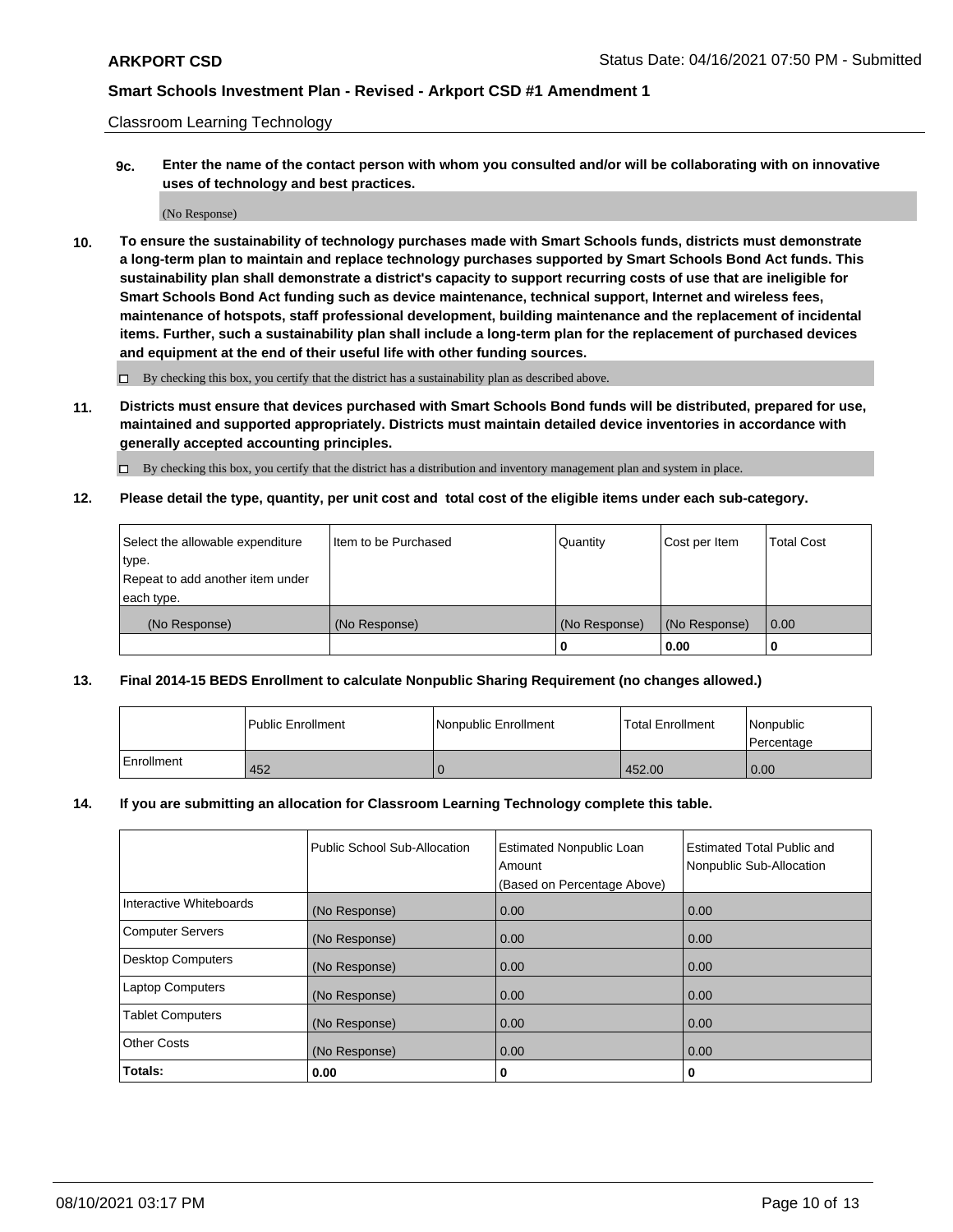### Pre-Kindergarten Classrooms

**1. Provide information regarding how and where the district is currently serving pre-kindergarten students and justify the need for additional space with enrollment projections over 3 years.**

(No Response)

- **2. Describe the district's plan to construct, enhance or modernize education facilities to accommodate prekindergarten programs. Such plans must include:**
	- **Specific descriptions of what the district intends to do to each space;**
	- **An affirmation that new pre-kindergarten classrooms will contain a minimum of 900 square feet per classroom;**
	- **The number of classrooms involved;**
	- **The approximate construction costs per classroom; and**
	- **Confirmation that the space is district-owned or has a long-term lease that exceeds the probable useful life of the improvements.**

(No Response)

**3. Smart Schools Bond Act funds may only be used for capital construction costs. Describe the type and amount of additional funds that will be required to support ineligible ongoing costs (e.g. instruction, supplies) associated with any additional pre-kindergarten classrooms that the district plans to add.**

(No Response)

**4. All plans and specifications for the erection, repair, enlargement or remodeling of school buildings in any public school district in the State must be reviewed and approved by the Commissioner. Districts that plan capital projects using their Smart Schools Bond Act funds will undergo a Preliminary Review Process by the Office of Facilities Planning.**

**Please indicate on a separate row each project number given to you by the Office of Facilities Planning.**

| Project Number |  |
|----------------|--|
| (No Response)  |  |
|                |  |

**5. Please detail the type, quantity, per unit cost and total cost of the eligible items under each sub-category.**

| Select the allowable expenditure | Item to be purchased | Quantity      | Cost per Item | <b>Total Cost</b> |
|----------------------------------|----------------------|---------------|---------------|-------------------|
| type.                            |                      |               |               |                   |
| Repeat to add another item under |                      |               |               |                   |
| each type.                       |                      |               |               |                   |
| (No Response)                    | (No Response)        | (No Response) | (No Response) | 0.00              |
|                                  |                      | U             | 0.00          |                   |

**6. If you have made an allocation for Pre-Kindergarten Classrooms, complete this table. Note that the calculated Total at the bottom of the table must equal the Total allocation for this category that you entered in the SSIP Overview overall budget.**

|                                          | Sub-Allocation |
|------------------------------------------|----------------|
| Construct Pre-K Classrooms               | (No Response)  |
| Enhance/Modernize Educational Facilities | (No Response)  |
| <b>Other Costs</b>                       | (No Response)  |
| Totals:                                  | 0.00           |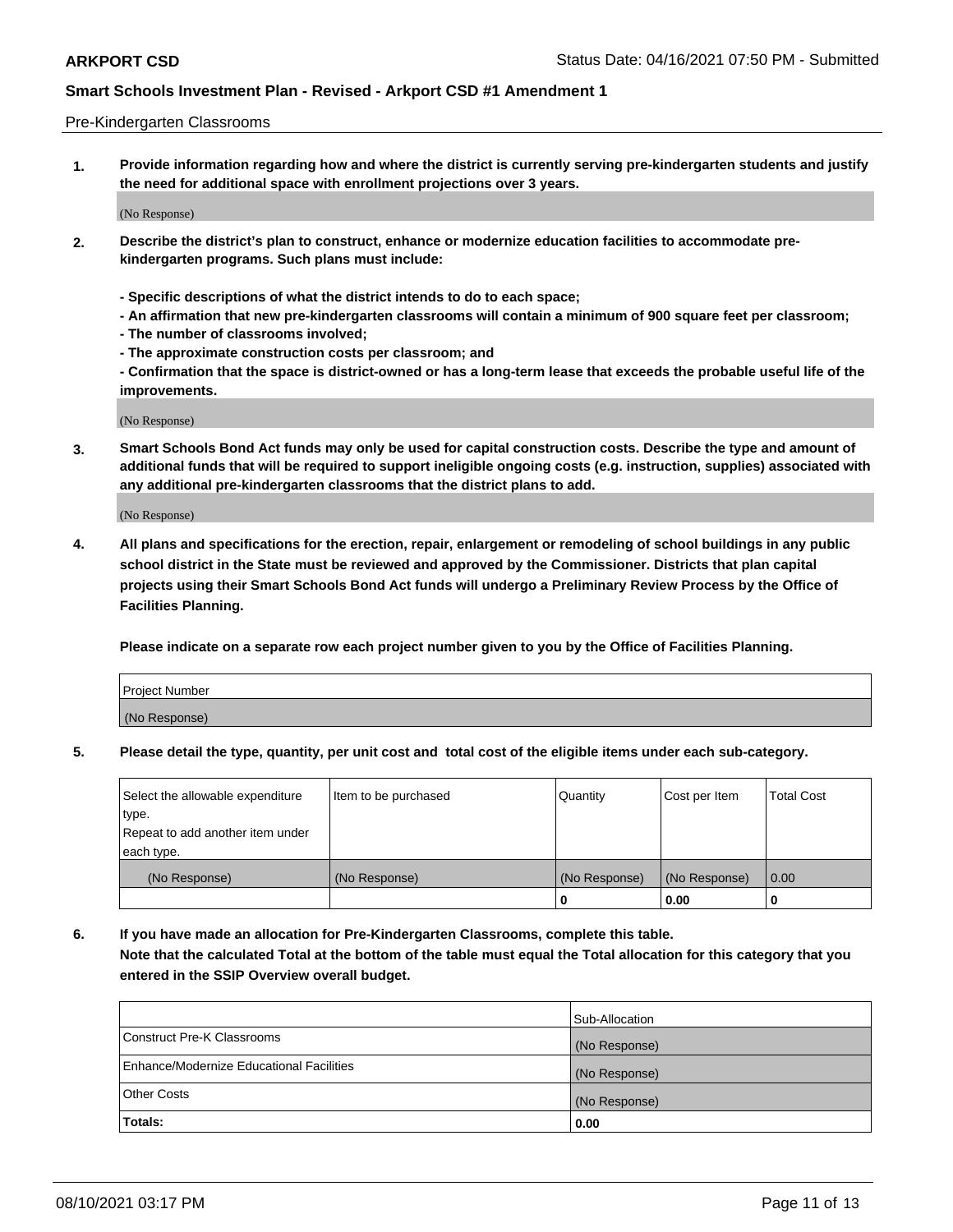Replace Transportable Classrooms

**1. Describe the district's plan to construct, enhance or modernize education facilities to provide high-quality instructional space by replacing transportable classrooms.**

(No Response)

**2. All plans and specifications for the erection, repair, enlargement or remodeling of school buildings in any public school district in the State must be reviewed and approved by the Commissioner. Districts that plan capital projects using their Smart Schools Bond Act funds will undergo a Preliminary Review Process by the Office of Facilities Planning.**

**Please indicate on a separate row each project number given to you by the Office of Facilities Planning.**

| Project Number |  |
|----------------|--|
|                |  |
|                |  |
|                |  |
|                |  |
| (No Response)  |  |
|                |  |
|                |  |
|                |  |

**3. For large projects that seek to blend Smart Schools Bond Act dollars with other funds, please note that Smart Schools Bond Act funds can be allocated on a pro rata basis depending on the number of new classrooms built that directly replace transportable classroom units.**

**If a district seeks to blend Smart Schools Bond Act dollars with other funds describe below what other funds are being used and what portion of the money will be Smart Schools Bond Act funds.**

(No Response)

**4. Please detail the type, quantity, per unit cost and total cost of the eligible items under each sub-category.**

| Select the allowable expenditure | Item to be purchased | Quantity      | Cost per Item | Total Cost |
|----------------------------------|----------------------|---------------|---------------|------------|
| ∣type.                           |                      |               |               |            |
| Repeat to add another item under |                      |               |               |            |
| each type.                       |                      |               |               |            |
| (No Response)                    | (No Response)        | (No Response) | (No Response) | 0.00       |
|                                  |                      | u             | 0.00          |            |

**5. If you have made an allocation for Replace Transportable Classrooms, complete this table. Note that the calculated Total at the bottom of the table must equal the Total allocation for this category that you entered in the SSIP Overview overall budget.**

|                                                | Sub-Allocation |
|------------------------------------------------|----------------|
| Construct New Instructional Space              | (No Response)  |
| Enhance/Modernize Existing Instructional Space | (No Response)  |
| Other Costs                                    | (No Response)  |
| Totals:                                        | 0.00           |